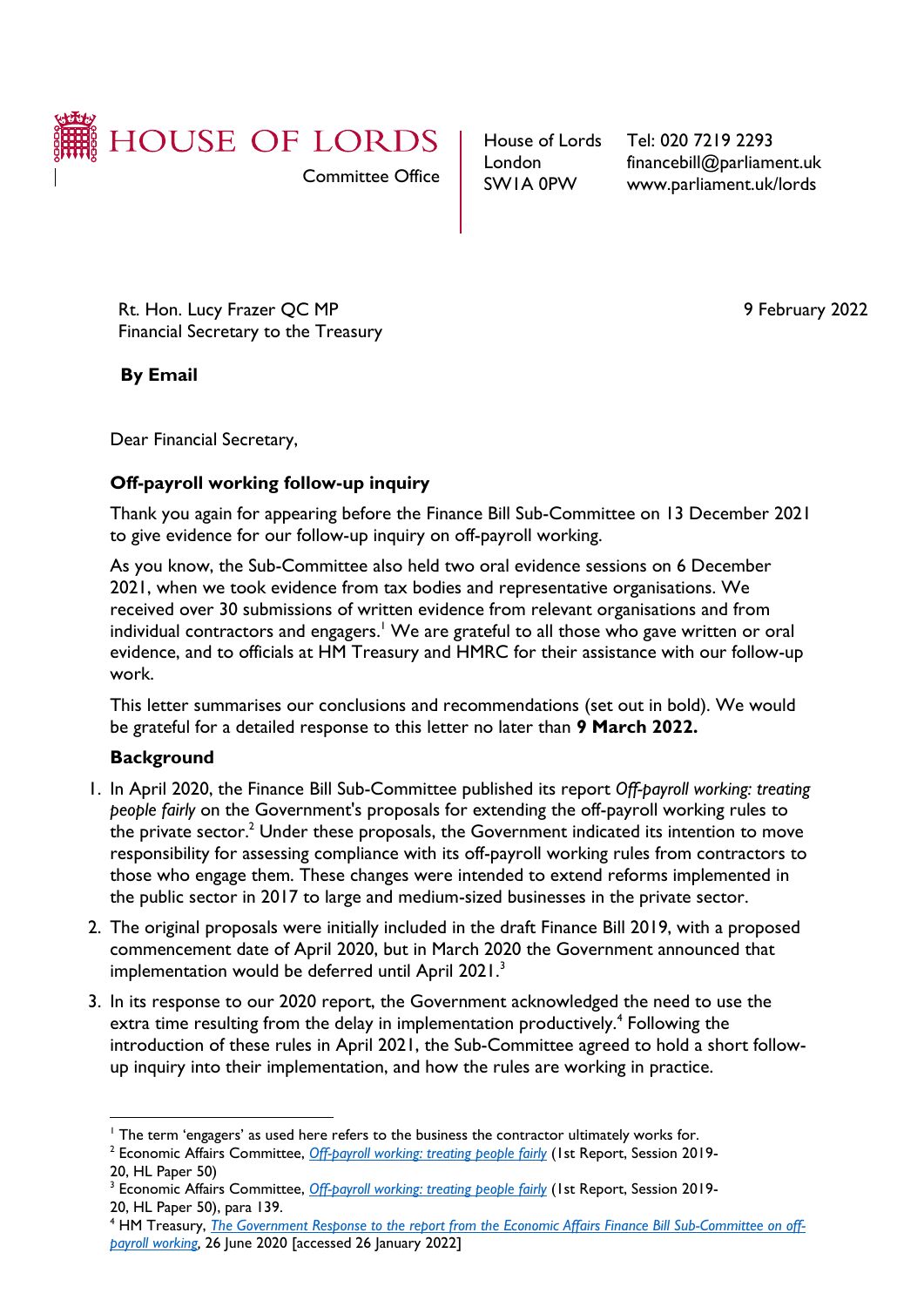#### **Implementation and communication**

- 4. In preparation for the new rules coming into force, HMRC told us it had provided "a detailed programme of education and support for customers affected by the change" including hosting 57 webinars and 30 workshops on the changes, contacting affected organisations directly (including through one-to-one telephone calls), as well as sectorspecific activity and enhancing the information published on GOV.UK. $^{\rm 5}$
- 5. The Sub-Committee found that the year's grace and HMRC's communication drive prior to the introduction of the new rules were generally welcomed by our witnesses. Colin Ben-Nathan of the Chartered Institute of Taxation (CIOT) said HMRC was "much better prepared" when compared with the implementation of the changes in the public sector in 2017 and "HMRC has done a lot on communication, upgrading the guidance and making modifications to the CEST [Check Employment Status for Tax] tool."<sup>6</sup>
- 6. The Low Incomes Tax Reform Group (LITRG) commended HMRC for thinking creatively about how to reach people and tailor guidance for different audiences.<sup>7</sup> Meredith McCammond, Technical Officer of the LITRG, said that businesses were "not in the same kind of uncharted territory that they were in 2017", noting that many were supported by agents who had already been through the earlier changes in respect of public sector clients.<sup>8</sup>
- 7. Other witnesses raised concerns about the overall level of preparedness on the part of businesses, however. Phil Pluck of the Freelancer and Contractor Services Association (FCSA) said that a survey conducted by his organisation just before implementation showed that 70 per cent of engagers had not prepared themselves to apply the new rules.<sup>9</sup> Alice Jeffries of the Confederation of British Industry (CBI) told us that it would have been helpful if HMRC had started its education campaign earlier, as it would have allowed time to address some of the more specific issues of concern to larger businesses.<sup>10</sup>
- 8. Written evidence from HMRC in December 2021 noted that it had commissioned external research into the implementation and short-term effects of the extension of the off-payroll rules in the private sector, but that fieldwork was not yet complete.<sup>11</sup> It is proposed to publish the findings during 2022. This research covers only engagers and is focussed on the administrative burden of the changes, the usefulness of the education and support provided, and the impact on the contractor workforce. We comment on other aspects of this research below.
- **9. Changes to off-payroll rules are challenging for many businesses and workers, especially against the backdrop of the economic impact of COVID. The Sub-Committee welcomes the efforts HMRC has made to communicate these changes via multiple channels and the continuing support to businesses through implementation.**
- **10. We welcome the fact that HMRC has also learned lessons from the roll-out of the off-payroll working rules in the public sector and that the department is conducting research into the short-term effects of the changes. We look forward to seeing the results of this research.**

<sup>&</sup>lt;sup>5</sup> Written evidence from HMRC [\(OPR0036\)](https://committees.parliament.uk/writtenevidence/40990/html/)

 $6$  Q [17](https://committees.parliament.uk/oralevidence/3151/html/) (Colin Ben-Nathan)

<sup>&</sup>lt;sup>7</sup> Q [20](https://committees.parliament.uk/oralevidence/3151/html/) (Meredith McCammond)

 $8 \overline{Q}$  [17](https://committees.parliament.uk/oralevidence/3151/html/) (Meredith McCammond)

 $9$   $Q$  6 (Phil Pluck)

 $10$  Q  $19$  (Alice Jeffries)

<sup>&</sup>lt;sup>11</sup> Written evidence from HMRC [\(OPR0036\)](https://committees.parliament.uk/writtenevidence/40990/html/)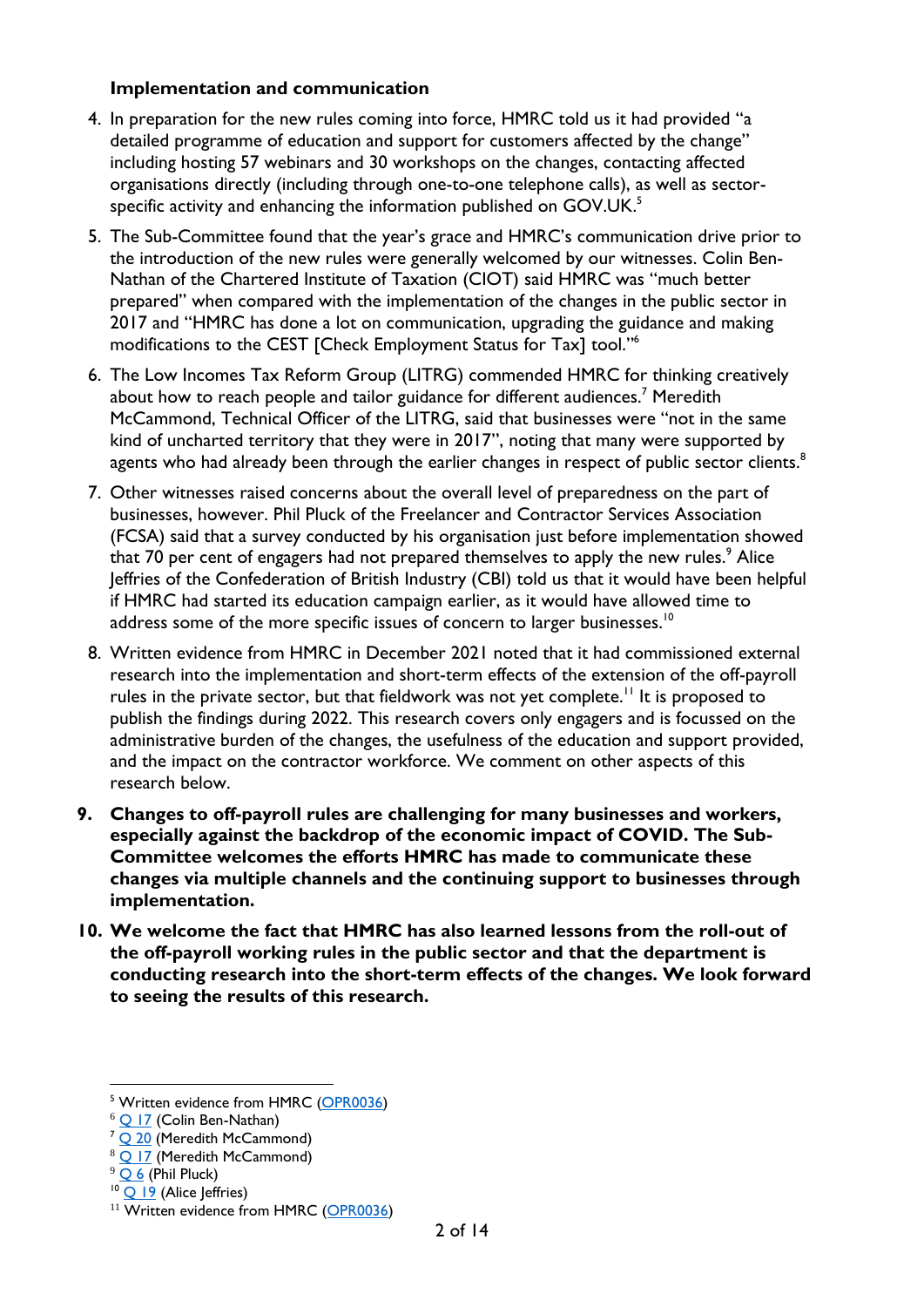# **The Check Employment Status for Tax tool (CEST)**

- 11. At the time of the public sector reforms, HMRC introduced an online tool, Check Employment Status for Tax (CEST), which was intended to help public sector bodies assess the status of contractors. In our original inquiry, we heard a lot of criticism of CEST from witnesses, leading us to question whether it was fit for purpose given the limited assistance it appeared to offer to business.<sup>12</sup> The Government disagreed with our conclusion and told us that it was committed to "continuous improvement" of users' experience of CEST and considering what more could be done to support users where, for example, they received an "unable to determine" outcome.<sup>13</sup> It has been reported that a number of Government departments have been charged material penalties for non-compliance with the rules, connected with how they have approached assessment of the status of contractors.<sup>14</sup>
- 12. Many of the original criticisms of CEST were repeated by witnesses in our follow-up inquiry. Martin McTague of the Federation of Small Businesses (FSB) said that CEST was still "not fit for purpose". <sup>15</sup> Andrew Chamberlain of IPSE said that they did not believe that CEST came up with accurate summations of employment status.<sup>16</sup> Phil Pluck of the FCSA agreed, saying its view was that CEST was "probably only 50 per cent to 60 per cent accurate".<sup>17</sup>
- 13. One witness highlighted the continued failure of CEST to include questions on mutuality of obligation. In its written evidence, HMRC referred to a recent Court of Appeal decision which it said agreed with its view on mutuality.<sup>18</sup> However, Stephen Ratcliffe of the Employment Lawyers Association (ELA) said it was wrong to exclude questions on mutuality "if CEST is intended to be reasonably close to case law", given that mutuality of obligation, albeit not itself determinative, is the "first irreducible minimum" condition (of three) for there to be an employment relationship.<sup>19</sup> Other witnesses told us CEST was flawed unless mutuality was addressed.<sup>20</sup>
- 14. Pete Downing of HMRC subsequently told us that "the distance between [HMRC] and the evidence you have had on mutuality is rather less than you might think it is".<sup>21</sup> He explained that, when considering adding questions to CEST, it was important to balance the impact on the usability of CEST against the number of additional determinations expected. $^{22}$
- 15. HMRC's statistics on CEST usage currently show that CEST produces a status determination in around 80 per cent of cases, with the remaining 20 per cent shown as "unable to determine". In evidence to the Sub-Committee, you told us that HMRC decided that "in order for it to be easy to use, not be expensive and not take up too much of people's time, [CEST] will deal with 80 per cent and not 100 per cent" of cases" and that producing an outcome in all cases would make it "quite complicated".<sup>23</sup>

<sup>&</sup>lt;sup>12</sup> Economic Affairs Committee, *[Off-payroll working: treating people fairly](https://publications.parliament.uk/pa/ld5801/ldselect/ldeconaf/50/5002.htm)* (1st Report, Session 2019-20, HL Paper 50), para 87

<sup>&</sup>lt;sup>13</sup> HMRC, 'Government response to the report from the Economic Affairs Finance Bill Sub-Committee on offpayroll working', [https://committees.parliament.uk/publications/1873/documents/18378/default/,](https://committees.parliament.uk/publications/1873/documents/18378/default/) paras 28-33 <sup>14</sup> 'What can we learn from public sector IR35 tax bills?' *FT Advisor*, (29 September 2021):

<https://www.ftadviser.com/companies/2021/09/29/what-can-we-learn-from-public-sector-ir35-tax-bills/> [Accessed 28 January 2022]

<sup>&</sup>lt;sup>15</sup> [Q](https://committees.parliament.uk/oralevidence/3150/html/) 8 (Andrew Chamberlain)

 $16$  [Q 8](https://committees.parliament.uk/oralevidence/3150/html/) (Phil Pluck)

 $17$   $\overline{\bigcirc}$  8 (Andrew Chamberlain, Phil Pluck, and Martin McTague)

<sup>&</sup>lt;sup>18</sup> Q [44](https://committees.parliament.uk/oralevidence/3207/html/) (Pete Downing); Written evidence from HMRC [\(OPR0036\)](https://committees.parliament.uk/writtenevidence/40990/html/)

 $19$   $\frac{19}{26}$  $\frac{19}{26}$  $\frac{19}{26}$  (Stephen Ratcliffe); the other conditions are "control" and other factors consistent with employment

<sup>&</sup>lt;sup>20</sup> [Q](https://committees.parliament.uk/oralevidence/3150/html/) 8 IPSE and FCSA

 $21$  O [44](https://committees.parliament.uk/oralevidence/3207/html/) (Pete Downing)

 $22$   $\overline{Q$  [44](https://committees.parliament.uk/oralevidence/3207/html/) (Pete Downing)

 $23$  Q [43](https://committees.parliament.uk/oralevidence/3207/html/) (Financial Secretary to the Treasury)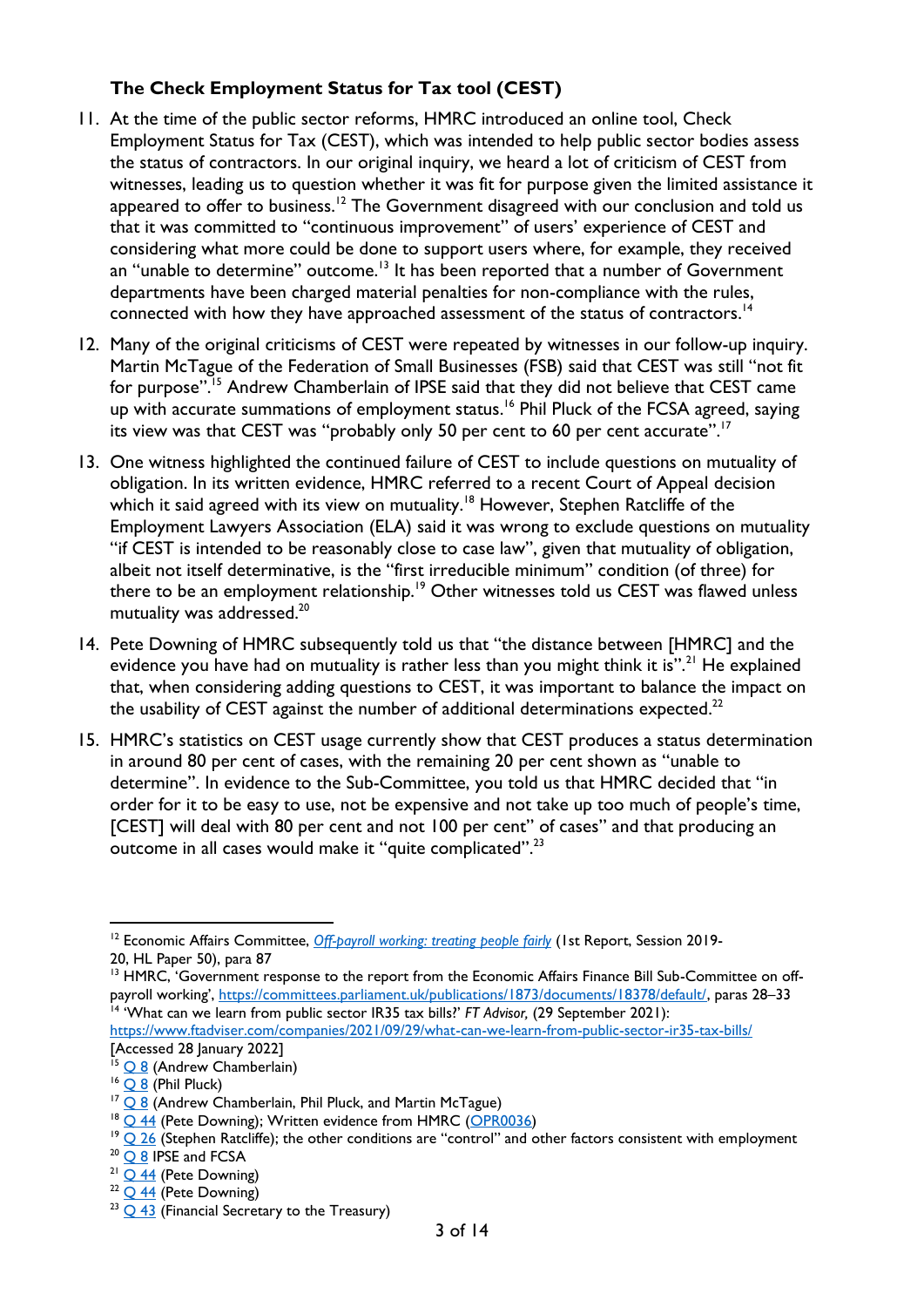- 16. Stephen Ratcliffe of the ELA described the number of "unable to determine" outcomes as a "gap in CEST" leading to uncertainty and cost for clients.<sup>24</sup> However, Meredith McCammond of the LITRG told us that a lot of cases that were not on the borderline and that, for nonexperts, it was what was needed. $^{25}$
- 17. The FSB said that receiving an "unable to determine" outcome "leaves individuals and small businesses without clear indication of whether they need to comply with the tax".<sup>26</sup> Although where a user receives an "unable to determine" outcome, an HMRC helpline is available to answer queries, witnesses told us that "getting through to it is difficult"<sup>27</sup> and that in any event "there is a limit to what they can do".<sup>28</sup> <code>HMRC</code> told us that it currently had <code>21</code> staff dealing with taxpayer queries on off-payroll working and employment status. $^{29}$ During 2021, the average number of calls to the helpline each month was around 2,700, but HMRC acknowledged that not everyone who got an "unable to determine" outcome would call.<sup>30</sup> Andrew Chamberlain said that "the reality for most people who come out as undetermined is that the client will decide that  $IR35$  applies at that point".<sup>31</sup>
- 18. We note that CEST's ability to deliver an outcome (and the accuracy of that outcome) is important both for HMRC and taxpayers, given HMRC's commitment to stand behind its results, subject to the information entered being accurate and CEST being used in accordance with HMRC guidance. Alice Jeffries of the CBI said that businesses found the ability to rely on CEST "very helpful" but noted that, where HMRC guidance and case law diverged, "businesses are left in the position where they are told if they take this to court they will get one outcome, but HMRC is saying that it can rely on another outcome".<sup>32</sup>
- 19. Stephen Ratcliffe of the ELA said that "there has been confusion over what CEST is intended to achieve", telling us that "it is not a codification of the law on employment status … It is an indication of the cases that HMRC will not seek to challenge"<sup>33</sup> which he described as "extremely helpful".<sup>34</sup> However, he pointed out that HMRC could still challenge cases where CEST had been used, referencing a recent £4m penalty for the Department for Work and Pensions.<sup>35</sup> Phil Pluck of the FCSA also saw CEST acting as a guidance tool but had concerns that recent compliance activity indicated that HMRC may be regarding it as more of a "legal requirement" as it appeared to be the only tool that HMRC would acknowledge.<sup>36</sup> Pete Downing of HMRC however said that "HMRC is not treating CEST as the only determinator of payroll status".<sup>37</sup> He told us:

*"We come back to the fundamental purpose of CEST. CEST is a guidance tool … It indicates where people have cases that we consider to be self-employed. As I understand it, that is of great value to* 

 $28$  Q [25](https://committees.parliament.uk/oralevidence/3151/html/) (Colin Ben-Nathan)

<sup>31</sup> O 8 (Andrew Chamberlain)

- <sup>33</sup> Q [25](https://committees.parliament.uk/oralevidence/3151/html/) (Stephen Ratcliffe)
- <sup>34</sup> Q [25](https://committees.parliament.uk/oralevidence/3151/html/) (Stephen Ratcliffe)

 $24$   $\overline{\bigcirc}$  [25](https://committees.parliament.uk/oralevidence/3151/html/) (Stephen Ratcliffe)

 $25$  Q 25 (Meredith McCammond)

<sup>&</sup>lt;sup>26</sup> Written evidence from FSB [\(OPR0026\)](https://committees.parliament.uk/writtenevidence/40909/html/)

 $27$  [Q](https://committees.parliament.uk/oralevidence/3150/html/) 8 (Andrew Chamberlain)

<sup>&</sup>lt;sup>29</sup> Written evidence from HMRC [\(OPR0036\)](https://committees.parliament.uk/writtenevidence/40990/html/)

 $30$  Q [36](https://committees.parliament.uk/oralevidence/3207/html/) (Financial Secretary to the Treasury); According to HMRC CEST usage statistics. over 230,000 "unable to determine" outcomes were obtained in relation to off-payroll working between November 2019 and August 2021.

 $32$   $\overline{\text{O}$   $25}$  $25}$  (Alice Jeffries)

<sup>&</sup>lt;sup>35</sup> Q [25](https://committees.parliament.uk/oralevidence/3151/html/) (Stephen Ratcliffe)

 $36$  [Q](https://committees.parliament.uk/oralevidence/3150/html/) 8 (Phil Pluck)

<sup>&</sup>lt;sup>37</sup> Q [44](https://committees.parliament.uk/oralevidence/3207/html/) (Pete Downing)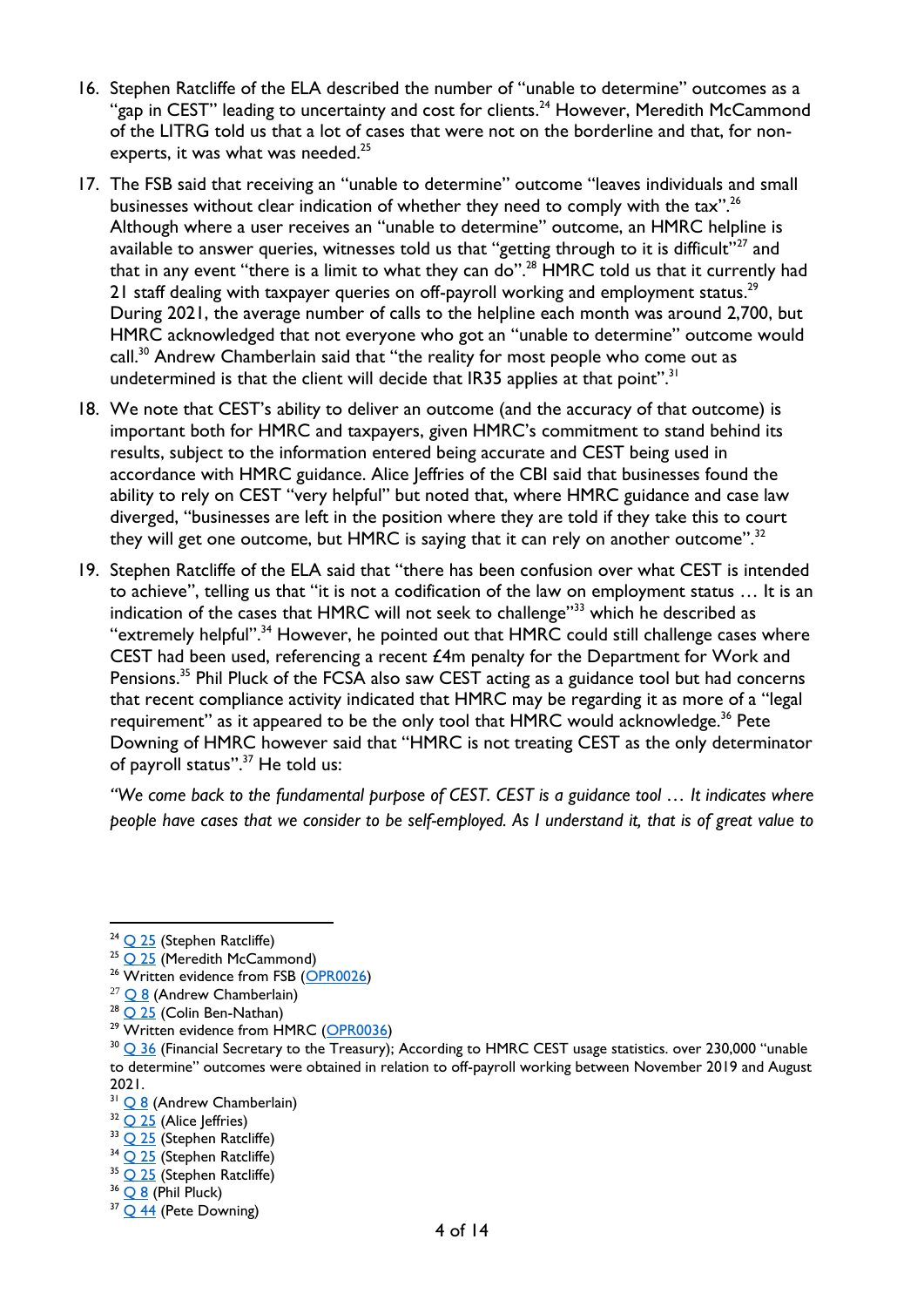*people. They answer 37 reasonably objective questions as opposed to engaging with the case law test ..."<sup>38</sup>*

- 20. Martin McTague of the FSB told us of an emerging "cottage industry" of people who had developed tools for answering CEST to achieve certain outcomes. <sup>39</sup> The FCSA noted that there were internet sites which offered a "detailed step by step guide" to answering questions in order to achieve a desired outcome.<sup>40</sup> You told us that the Government did not accept that CEST could be gamed to produce a particular answer, but that questions should be answered correctly and accurately.<sup>41</sup>
- **21. The Sub-Committee believes it is critical CEST's limits are clearly acknowledged by HMRC. It cannot and should not be a substitute for law. HMRC needs to ensure that, in its compliance work, it recognises that the use of other means to assess employment status is both legitimate and reasonable.**
- **22. We acknowledge that CEST has been designed to be easy to use, and cannot be expected to cater for every possible scenario. However, a 20 per cent "undetermined" rate means a significant number of people need additional support to identify their status if the off-payroll working rules apply. We consider that more must be done to improve the advice and support available for those who receive a CEST "unable to determine" outcome.**
- **23. The continued absence of questions on mutuality of obligation within CEST means that many of those impacted by the off-payroll working rules do not have confidence in the accuracy of its results. We recommend that HMRC work with stakeholders through the IR35 Forum to agree modifications to CEST to reflect the test of mutuality of obligation properly.**

#### **Status Determination**

- 24. In our 2020 report, we drew attention to two unwelcome developments triggered by the extension of the off-payroll rules. These were "blanket bans" by engagers (whereby the engager refuses to engage any contractor working through a PSC, thus avoiding having to apply the off-payroll rules) and blanket decisions (whereby an engager determines that all contractors it engages in a particular area are regarded as within the off-payroll rules, without looking individually at the circumstances and facts of each appointment).<sup>42</sup> We heard evidence that our concerns were borne out by the behaviour of some engagers since implementation.<sup>43</sup> Martin McTague of the FSB said that blanket determinations reflected a "risk averse attitude on the part of many engagers, and "Where they see even the remotest risk of falling foul of an HMRC inquiry, they are choosing to take the … line of [least] resistance".<sup>4</sup>
- 25. Research conducted by IPSE showed "shifts in how clients are now determining status" with 21 per cent of freelancers reporting that their client had simply determined all engagements as inside IR35 – a blanket assessment. A further 11 per cent of freelancers reported that their client had insisted that they move onto a payroll without assessing the IR35 status of the engagement – a blanket ban.<sup>45</sup>

20, HL Paper 50), paras 99 and 100

<sup>&</sup>lt;sup>38</sup> [Q 44](https://committees.parliament.uk/oralevidence/3207/html/) (Pete Downing)

<sup>&</sup>lt;sup>39</sup> [Q](https://committees.parliament.uk/oralevidence/3150/html/) 8 (Martin McTague)

<sup>40</sup> Written evidence from FCSA [\(OPR0033\)](https://committees.parliament.uk/writtenevidence/40948/html/)

 $41$  Q [43](https://committees.parliament.uk/oralevidence/3207/html/) (Financial Secretary to the Treasury)

<sup>42</sup> Economic Affairs Committee, *[Off-payroll working: treating people fairly](https://publications.parliament.uk/pa/ld5801/ldselect/ldeconaf/50/5002.htm)* (1st Report, Session 2019-

<sup>&</sup>lt;sup>43</sup> [Q](https://committees.parliament.uk/oralevidence/3150/html/) 6 (Andrew Chamberlain)

 $44$  [Q](https://committees.parliament.uk/oralevidence/3150/html/) 6 (Martin McTague)

<sup>&</sup>lt;sup>45</sup> Written evidence from IPSE [\(OPR0024\)](https://committees.parliament.uk/writtenevidence/40906/html/)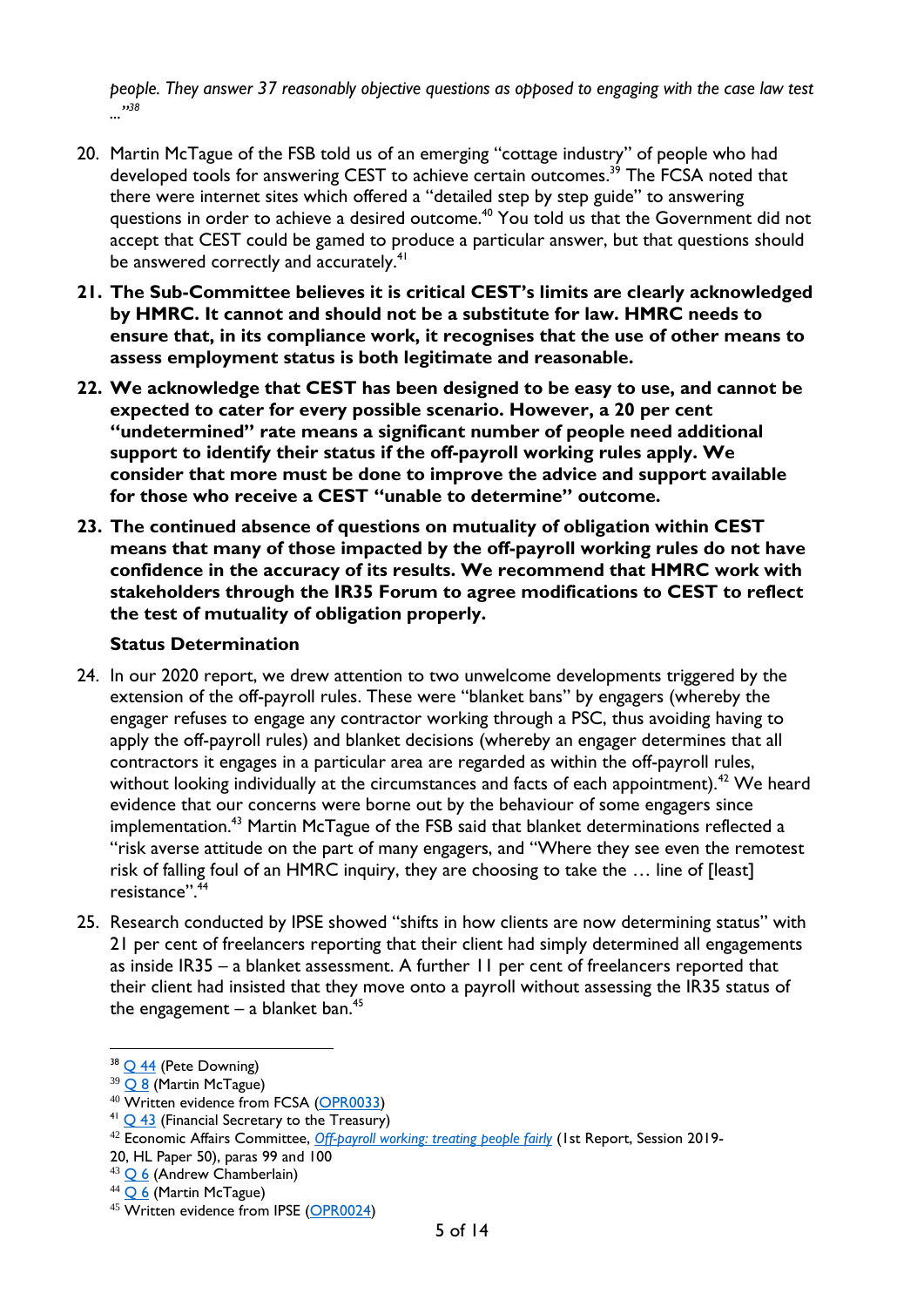- 26. You told us that it is quite legitimate for companies to decide not to use contractors working through personal service companies if they do not wish to do so.<sup>46</sup> It is **regrettable nevertheless if such decisions are driven by tax, rather than commercial, considerations.**
- 27. The issue of blanket determinations is different because, in failing to assess each appointment separately, engagers are not complying with the off-payroll working rules. HMRC told us that it is adopting a light-touch approach to compliance initially. Carol Bristow said: "Our plan is to try to encourage employers to self-correct. We are not going to charge penalties when we see an error. We are trying to get them into good habits and to have good systems and processes in order to make correct determinations."<sup>47</sup>
- **28. While a light-touch approach is admirable where engagers are making honest mistakes, we suggest tougher compliance action is needed where engagers are effectively evading their obligations under the rules to make individual determinations.**
- 29. Evidence submitted to the Sub-Committee revealed concern about the impact of such decisions on the supply chain. IPSE quoted the example of one freelancer who said, "Blanket panicked decisions by large organisations, not based on facts or working practices, have decimated the market for genuine contractors delivering outcome-based flexible skills and services."<sup>48</sup> In respect of blanket bans, Phil Pluck of the FCSA said that they are "nothing but disadvantageous to contractors and posed a risk, and still do, to the entire supply chain, because blanket bans  $-$  by definition  $-$  will have errors in them."<sup>49</sup>
- **30.** The Sub-Committee also heard concerns about status determination appeal arrangements. Research from IPSE showed that over three quarters of those who disagreed with their status determination challenged the outcome. Of those who did so, 79 per cent reported no change as a result of the challenge but 18 per cent reported that their status determination was successfully changed.<sup>50</sup> In our 2020 report we noted that the proposals for an engagerled appeals process risked being stacked against contractors.<sup>51</sup> We were told that, as a result of the reforms, some contractors are experiencing a "take it or leave it" attitude from some engagers.<sup>52</sup> **HMRC compliance activity needs to focus on the handling of appeals by engagers to ensure satisfactory processes are put in place for the proper consideration of appeals.**
- 31. If contractors feel that a status determination is unfair, and cannot get the engager to change it, their only recourse is to try to correct matters through their income tax self-assessment at the end of the year.<sup>53</sup> Witnesses raised concerns about the risk to employers of putting individuals on their payroll if that treatment was subsequently challenged by either by the individual or by HMRC. Alice Jeffries of the CBI, explained that there were "risks and costs on both sides" if the engager made the wrong determination either way:

*"If the employer decides that an individual falls within payroll, they will then be responsible for paying the employer's NICs … If the individual then says in their self-assessment, 'I am self-employed', they may be able to claim back some of the income tax that was paid, but the business has no way of* 

 $46$  Q [40](https://committees.parliament.uk/oralevidence/3207/html/) (Financial Secretary to the Treasury)

<sup>&</sup>lt;sup>47</sup> Q [40](https://committees.parliament.uk/oralevidence/3207/html/) (Carol Bristow)

<sup>48</sup> Written evidence from IPSE [\(OPR0024\)](https://committees.parliament.uk/writtenevidence/40906/html/)

 $49$  O 6 (Phil Pluck)

<sup>&</sup>lt;sup>50</sup> Written evidence from IPSE [\(OPR0024\)](https://committees.parliament.uk/writtenevidence/40906/html/)

<sup>51</sup> Economic Affairs Committee, *[Off-payroll working: treating people fairly](https://publications.parliament.uk/pa/ld5801/ldselect/ldeconaf/50/5002.htm)* (1st Report, Session 2019-

<sup>20,</sup> HL Paper 50), para 92

<sup>&</sup>lt;sup>52</sup> Written evidence from ContractorCalculator [\(OPR0014\)](https://committees.parliament.uk/writtenevidence/40846/html/)

<sup>53</sup> Q [41](https://committees.parliament.uk/oralevidence/3207/html/) (Pete Downing)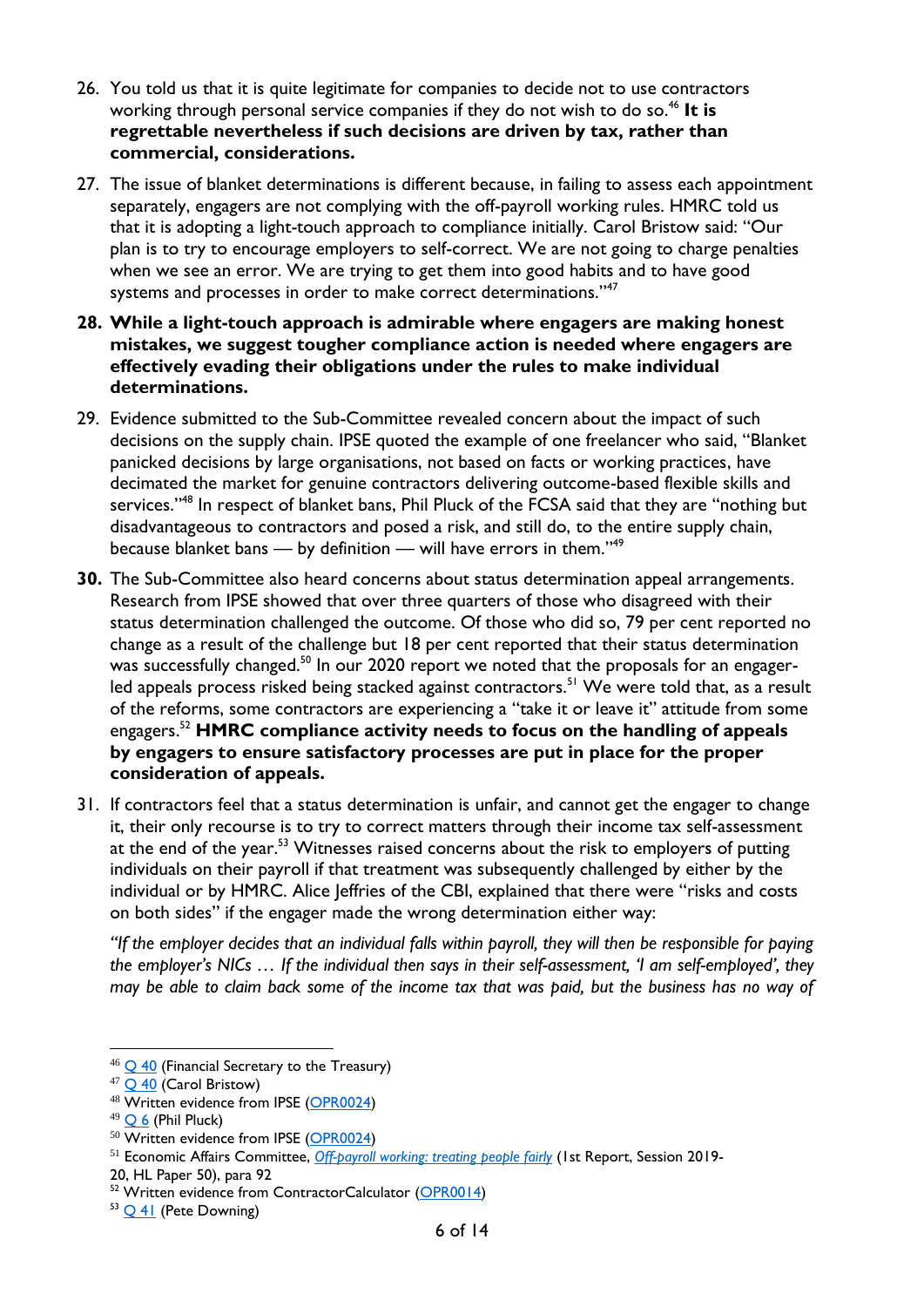*reclaiming the employer's NICs that were paid. Businesses have raised the point about potential offset mechanisms, but HMRC has not properly engaged on this point as yet."*<sup>54</sup>

- 32. We put this issue to HMRC which provided a detailed response setting out the approach it will adopt to unravelling the results of incorrect determinations. The Sub-Committee is grateful to HMRC for clarifying the position.<sup>55</sup>
- **33. The Sub-Committee shares the concerns raised by witnesses about blanket assessment and the engager-led appeal mechanism. HMRC needs to take steps to address these problems through its compliance activity.**

#### **Impact**

#### *Impact on the Labour Market*

- 34. As we stated in our 2020 report, there appears to be a lack of reliable data about the number of personal service companies (PSCs) in the UK.<sup>56</sup> HMRC has estimated that overall there are 240,000 PSCs in the UK, of which 180,000 personal service companies would be directly affected by the off-payroll working changes and that up to 60,000 private sector businesses would have to apply the new rules as engagers.<sup>57</sup> Andrew Chamberlain of IPSE said that HMRC's estimate of the number of PSCs likely to be affected was "a bit on the small side" but acknowledged the difficulties in getting accurate information about PSC numbers.<sup>58</sup>
- 35. Our witnesses told us, however, that the number of freelancers using PSCs had reduced since the introduction of the off-payroll working reforms. Research commissioned by IPSE indicated that, since the implementation of the reforms, "more than one in three freelancers (35 per cent) report that they have left self-employment — closing their companies for retirement, moving into permanent roles, begun contracting abroad or are simply not working."<sup>59</sup> IPSE noted that this number could include some who were "genuinely in business on their own account" who had been "swept up" within the reforms.<sup>60</sup>
- 36. Similarly, Phil Pluck of the FCSA told us that their own surveys of contractors suggested that up to 30 per cent of contractors were going to leave contracting.<sup>61</sup> He said there had been a "loss of some extremely high skills". $^{62}$
- 37. From an engager perspective, Alice Jeffries of the CBI said that "The departure of contractors from the labour market, whether through retiring or moving to other locations, had been a big issue", and that the general consensus among CBI members who were engagers was that the reforms have had a negative impact on their access to the labour  $market.<sup>63</sup>$
- 38. We were told that some sectors were being affected more than others. The Association of Professional Staffing Companies (Global) Ltd (APSC) told us: "In the highly skilled STEM markets such as IT, life science [and] engineering … business has long benefitted from

<sup>55</sup> Letter from HMRC, 14 January 2022, *Further information on the reform of the off-payroll working rules*: <https://committees.parliament.uk/publications/8634/documents/87519/default/>

 $54$  O [23](https://committees.parliament.uk/oralevidence/3151/html/) (Alice Jeffries)

<sup>56</sup> Economic Affairs Committee, *[Off-payroll working: treating people fairly](https://publications.parliament.uk/pa/ld5801/ldselect/ldeconaf/50/5002.htm)* (1st Report, Session 2019- 20, HL Paper 50), para 21

 $57$  Written Evidence from HMRC [\(OPR0036\)](https://committees.parliament.uk/writtenevidence/40990/html/); Information on how these figures were calculated is contained in supplementary written evidence from HMRC [\(OPR0039\)](https://committees.parliament.uk/writtenevidence/41688/html/)

<sup>58</sup> [Q](https://committees.parliament.uk/oralevidence/3150/html/) 2 (Andrew Chamberlain)

<sup>59</sup> Q [11](https://committees.parliament.uk/oralevidence/3150/html/) (Andrew Chamberlain); Written evidence from IPSE [\(OPR0024\)](https://committees.parliament.uk/writtenevidence/40906/html/)

<sup>&</sup>lt;sup>60</sup> [Q](https://committees.parliament.uk/oralevidence/3150/html/) 5 (Andrew Chamberlain)

 $61$  O 4 (Phil Pluck)

 $62$  [Q](https://committees.parliament.uk/oralevidence/3150/html/) 3 (Phil Pluck)

<sup>&</sup>lt;sup>63</sup> Q [28](https://committees.parliament.uk/oralevidence/3151/html/) (Alice Jeffries)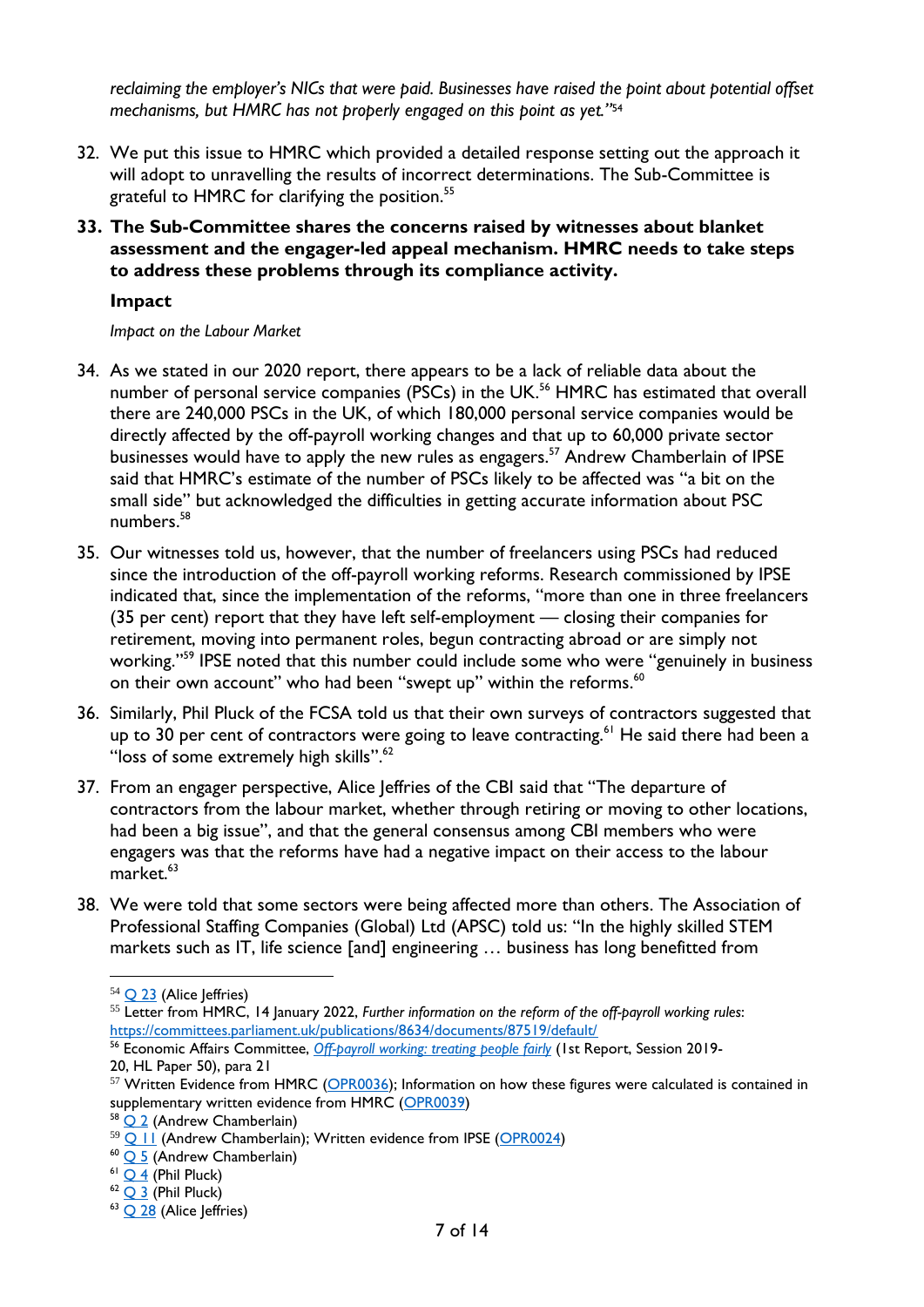accessing highly skilled technical expertise on an 'as needed' basis delivered by independent contractors", a route which had been "seriously hindered" by the reforms.<sup>64</sup>

- 39. Our witnesses acknowledged that other factors have had an impact on the contractor market, particularly in the case of European contractors who had based themselves in the UK.<sup>65</sup> Alice Jeffries of the CBI said that some sectors, that had already seen pressures from the effects of EU withdrawal and the Covid-19 pandemic, were seeing these exacerbated by the April 2021 changes.<sup>66</sup> Andrew Chamberlain of IPSE told us that in his view the UK's onetime reputation for being "an easy place to start up in business" had been replaced by "a sense of a huge compliance burden [and] a punitive tax regime, which makes it much less attractive overall".<sup>67</sup>
- 40. In your evidence to us, you said that it would be of concern if skilled labour was leaving the UK and that this would be something that would be looked at in the research that HMRC has commissioned into the short-term effects of the April 2021 reforms.<sup>68</sup>
- 41. We received evidence expressing concern about the impact of the reforms on flexibility within the labour market. IPSE wrote: "This legislation has absolutely damaged UK business operating flexibility, as previously, non-essential staff requirements would have been filled by contractors that can be given reasonably short notice when adverse business conditions arise".<sup>69</sup> Alice Jeffries of the CBI told us that short term contract work had been "significantly affected" as a result of the increased compliance burden under the reforms: "If you have to go through a three-month process to work out whether you will be correctly employed by a business to take on a three month contract, that is not worth it from the perspective of the contractor and often not for the business either."<sup>70</sup>
- 42. For contractors assessed as within the off-payroll rules by an engager, we were told that there is likely to be a financial cost given the differential tax and NIC treatment of an employee as compared to a contractor.<sup>71</sup> We were told that a key issue here is employer NICs and how the cost of that is allocated between engager and contractor<sup>72</sup> — and that this will be added to by the health and social care levy.<sup> $\overline{73}$ </sup> Alice Jeffries of the CBI told us it sees "the more skilled end of the market being much more able to choose to put costs back on to ... the engager and to choose what they do within the market" than the those less highly-skilled are able to do.<sup>74</sup> Martin McTague of the FSB agreed: "if you have market power, essentially you put your rates up and you can encompass the new position in your inflated rates" whilst those without market power were likely to end up in an umbrella company (which we discuss below).<sup>75</sup>
- 43. HMRC wrote that it is too soon to evaluate the impact of the April 2021 reform in the private sector but that it intends to evaluate the long-term effects of the changes.<sup>76</sup> You told us that the independent research into the public sector reforms found that there was "no significant disruption" to the use of contingent labour by public sector bodies as a result of

<sup>&</sup>lt;sup>64</sup> Written evidence from APSC [\(OPR0023\)](https://committees.parliament.uk/writtenevidence/40905/html/)

 $65$  O 3 (Phil Pluck)

 $^{66}$  Q [28](https://committees.parliament.uk/oralevidence/3151/html/) (Alice Jeffries); The CBI said relevant sectors were IT, defence, logistics and construction

<sup>67</sup> [Q 15](https://committees.parliament.uk/oralevidence/3150/html/) (Andrew Chamberlain)

 $68$  Q [46](https://committees.parliament.uk/oralevidence/3207/html/) (Financial Secretary to the Treasury)

<sup>&</sup>lt;sup>69</sup> Written evidence from IPSE [\(OPR0024\)](https://committees.parliament.uk/writtenevidence/40906/html/)

 $70$  O [28](https://committees.parliament.uk/oralevidence/3151/html/) (Alice Jeffries)

<sup>71</sup> Q [11](https://committees.parliament.uk/oralevidence/3150/html/) (Andrew Chamberlain)

 $72$  Q [11](https://committees.parliament.uk/oralevidence/3150/html/) (Andrew Chamberlain)

 $73$  Q [22](https://committees.parliament.uk/oralevidence/3151/html/) (Colin Ben-Nathan); Q [13](https://committees.parliament.uk/oralevidence/3150/html/) (Andrew Chamberlain, Phil Pluck)

 $74$  Q [24](https://committees.parliament.uk/oralevidence/3151/html/) (Alice Jeffries)

<sup>&</sup>lt;sup>75</sup> Q [11](https://committees.parliament.uk/oralevidence/3150/html/) (Martin McTague)

<sup>&</sup>lt;sup>76</sup> Written evidence from HMRC [\(OPR0039\)](https://committees.parliament.uk/writtenevidence/41688/html/)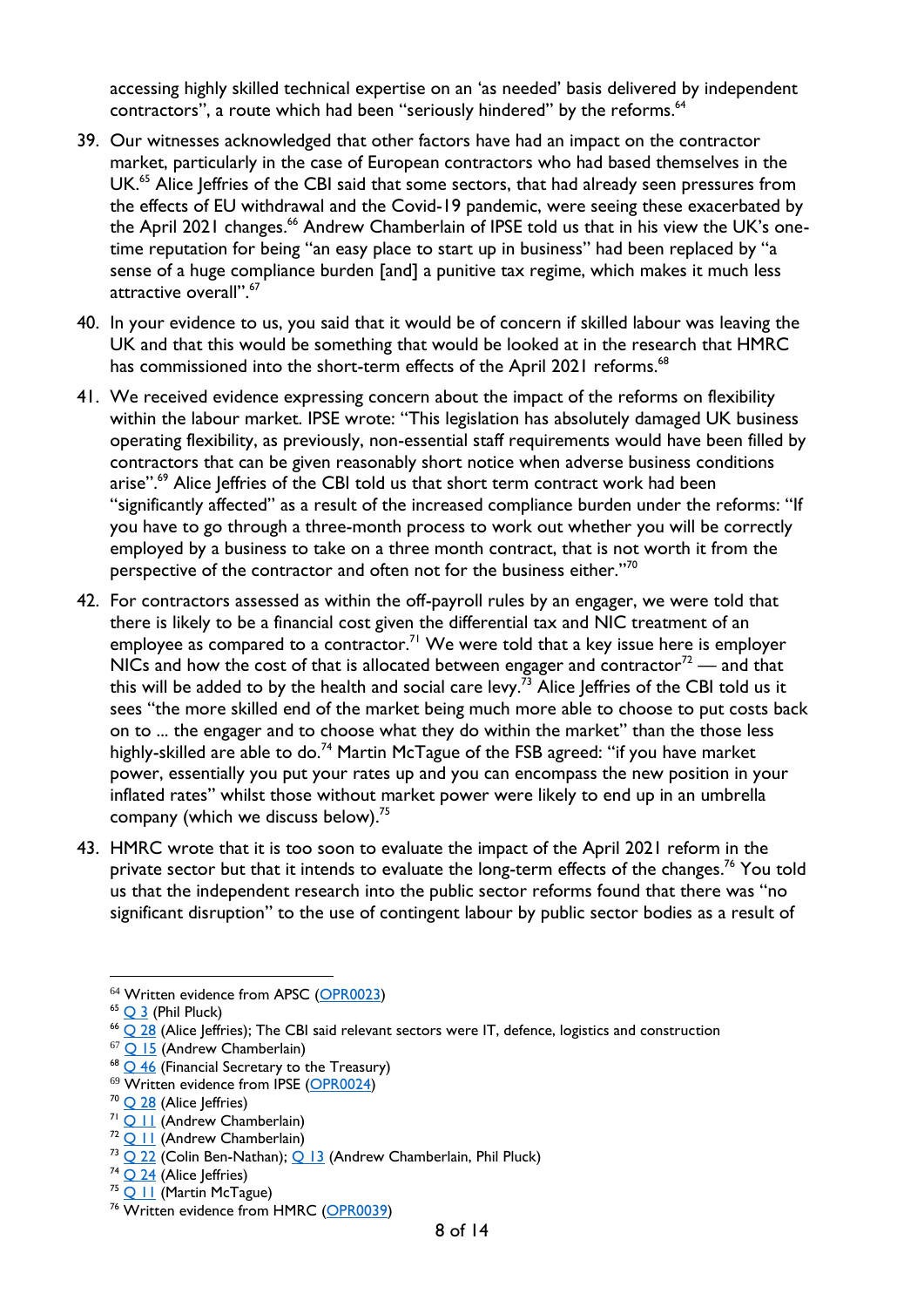the changes but acknowledged the need to look at the extent to which the reforms changed people's behaviour and what that meant for the labour market.<sup>77</sup>

- 44. As discussed above, HMRC has commissioned research into the short-term effects of the reforms. You told us that this would be focused on engagers and would look at the impacts on contractor working, and that could include looking at the impact on contractor rates.<sup>78</sup>
- **45. The Sub-Committee is very concerned about the impact that these changes are having on the labour market. We are not convinced that the Government is confronting the challenges that both businesses and workers face because of the new rules. The research to show the real impact of these rules should therefore be conducted expeditiously.**
- **46. As we recommended in our 2020 report, research into the impact of the measures must take into account the wider impact of the changes on the UK's labour market and the broader economy. The Sub-Committee believes that the scope of this research should be more comprehensive and in particular should invite input from affected contractors as well as engagers and intermediaries.**

*Impact on businesses and workers*

- 47. HMRC originally estimated the one-off administrative cost incurred by business in preparing to operate the off-payroll rules would be  $£14.4$  million, with an ongoing negligible net impact. The Sub-Committee challenged this estimate as witnesses to our earlier inquiry considered it to be too low. HMRC revisited their estimates, resulting in an increase in the one-off cost estimate to £19.7 million, with an ongoing net saving of £0.3 million.<sup>79</sup>
- 48. The CBI wrote that the original figure of £14.4 million was a "gross underestimate" given that HMRC required engagers to consider the status of each appointment individually and to make a determination on a just and reasonable basis. <sup>80</sup> Alice Jeffries of the CBI said that, in the CBI's view, the revised estimate of  $£19$  million was still an underestimate, and that the ongoing compliance cost to businesses of the reforms "is probably larger than the one-off cost that HMRC originally envisioned".<sup>81</sup> The ongoing cost would include training hiring managers on an ongoing basis and dealing with disputes that might arise over several years. HMRC told us that it would be revisiting its assessment of costs to businesses in the research to be carried out.<sup>82</sup>
- **49. We believe that HMRC has failed to appreciate the burden of costs that the new rules are imposing on compliant companies. It is right that this issue is revisited by HMRC in the research into implementation of the rules.**
- 50. In principle engagers should also be incurring the cost of employers' NICs (and health and social care levy) for those contractors they determine to be operating with the off-payroll rules. However as mentioned above we heard evidence that the cost of employers' NICs was effectively being passed on to contractors through lower rates of pay. Andrew Chamberlain said:

"Let us say you were on £400 a day and were being paid gross. All of a sudden you are paid via an umbrella company or you are on the payroll of the client or an agency, or someone's payroll somewhere. They have to pay the employers' NI because they are the fee payer, but

 $77$  O [38](https://committees.parliament.uk/oralevidence/3207/html/) (Financial Secretary to the Treasury)

 $78$  Q [47](https://committees.parliament.uk/oralevidence/3207/html/) (Financial Secretary to the Treasury)

<sup>&</sup>lt;sup>79</sup> Written evidence from HMRC [\(OPR0036\)](https://committees.parliament.uk/writtenevidence/40990/html/)

<sup>80</sup> Written evidence from CBI [\(OPR0038\)](https://committees.parliament.uk/writtenevidence/41076/html/)

 $81$  Q [17](https://committees.parliament.uk/oralevidence/3151/html/) (Alice Jeffries)

<sup>&</sup>lt;sup>82</sup> Q [42](https://committees.parliament.uk/oralevidence/3207/html/) (Carol Bristow)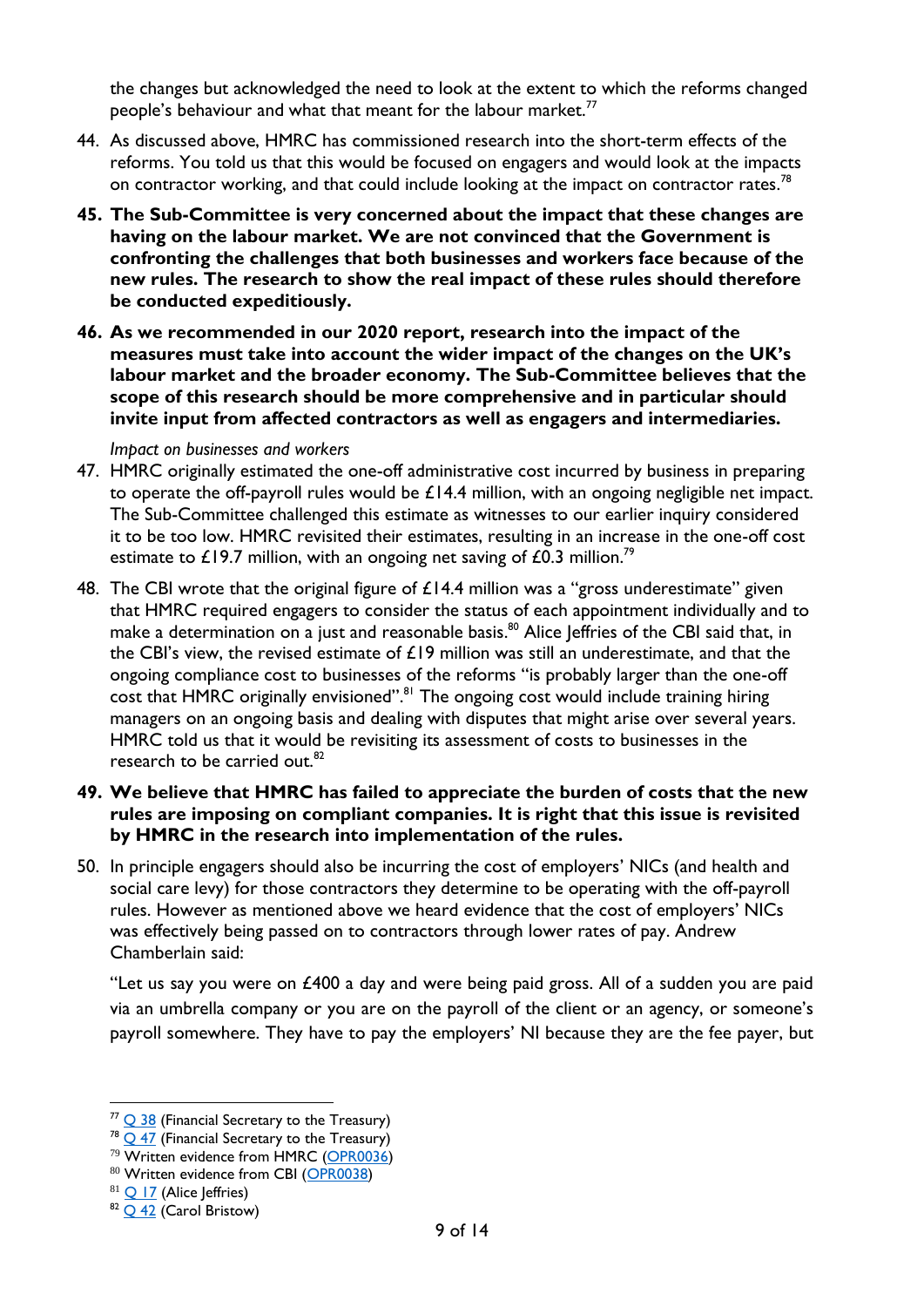they do not want to pay that … So you get a new day rate. Your new day rate, or your assignment rate … will probably be 20% less than it was before."<sup>83</sup>

- 51. He said that the same thing was happening with the apprenticeship levy "which is designed to be paid only by the very biggest employers. They are the ones who are supposed to be paying it, but in effect individuals are now paying it. They are not paying it directly, but they are paying it indirectly."<sup>84</sup>
- 52. Similarly, the FCSA noted that the cost of managed service companies will often have to be absorbed by the contractor. Phil Pluck said "some engagers have decided to disengage themselves from the reforms by putting another part into the supply chain, a managed service company that will manage all these things for them for outsourced workers. All that has done is add another cost to the supply chain. Ultimately someone has to absorb that cost and in our observation that is often the contractor."<sup>85</sup>
- 53. **One of the drivers behind the tax avoidance, which IR35 and the off-payroll rules were designed to address, was engagers' desire to avoid paying employers' NICs. Yet in practice it seems many engagers are still not accepting this responsibility, but passing it on to contractors via reduced rates of pay. It is lower paid contractors with the least bargaining power who are most disadvantaged.**

## **Umbrella Companies**

- 54. In the 2020 report the Sub-Committee warned of the risks presented by umbrella companies and the likelihood that the use of umbrella companies would increase with the extension of the off-payroll rules to the private sector.<sup>86</sup>
- 55. There has been at least a fivefold increase in the number of individuals working through umbrella companies in the last fifteen years. HMRC told us it estimated 100,000 individuals were working through umbrella companies in 2007–08 but by 2020–21 this had increased to at least 500,000, while external commentators' estimate was 600,000. $^{\mathrm{87}}$
- 56. Witnesses told us that this trend is continuing since the implementation of the new rules. IPSE told us that its research found that "the increase in 'inside IR35' roles has also resulted in 34 per cent of freelancers now operating via an umbrella company — considerably higher than anticipated prior to the reforms (19 per cent expected to be operating through umbrella companies)".<sup>88</sup> The FCSA reported that its most recent research in October 2021 showed an increase by 39 per cent in the number of contractors working through umbrella companies since March 2021.<sup>89</sup> The LITRG noted that under the new rules many contractors have stopped working through their own companies, as the cost savings of doing so have disappeared but the complexity and additional administration remains. Although some may have been taken on by engagers as employees, LITRG told us that for others: "either by choice or at the request of engagers they are now working through umbrella companies."<sup>90</sup>
- 57. Many umbrella companies are fulfilling a useful function. Meredith McCammond of the LITRG spoke of some providing a "safe harbour" for contractors affected by the new rules

<sup>83</sup> **Q [11](https://committees.parliament.uk/oralevidence/3150/html/)** (Andrew Chamberlain)

<sup>84</sup> **Q [11](https://committees.parliament.uk/oralevidence/3150/html/)** (Andrew Chamberlain)

 $85$  [Q](https://committees.parliament.uk/oralevidence/3150/html/) 6 (Phil Pluck)

<sup>86</sup> Economic Affairs Committee, *[Off-payroll working: treating people fairly](https://publications.parliament.uk/pa/ld5801/ldselect/ldeconaf/50/5002.htm)* (1st Report, Session 2019- 20, HL Paper 50), paras 93-94

<sup>87</sup> Letter from HMRC, 14 January 2022, *Further information on the reform of the off-payroll working rules*: <https://committees.parliament.uk/publications/8634/documents/87519/default/>

<sup>88</sup> Written evidence from IPSE [\(OPR0024\)](https://committees.parliament.uk/writtenevidence/40906/html/)

<sup>89</sup> Written evidence from FCSA [\(OPR0033\)](https://committees.parliament.uk/writtenevidence/40948/html/)

<sup>&</sup>lt;sup>90</sup> Written evidence from LITRG [\(OPR0012\)](https://committees.parliament.uk/writtenevidence/40835/html/)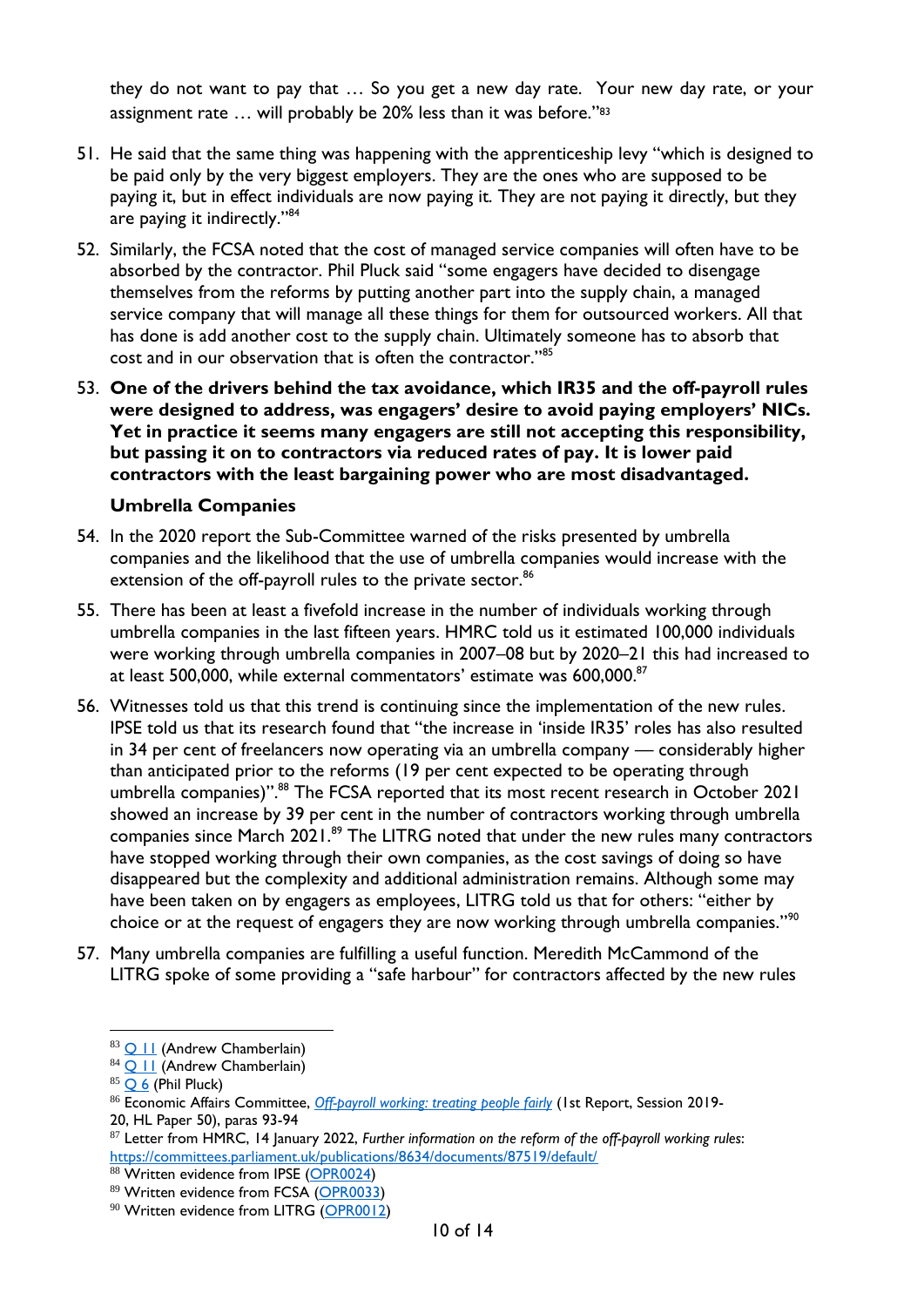and said "there are some very good umbrellas out there".<sup>91</sup> Martin McTague of FSB said that employees of well run and authentic umbrella companies "effectively have employee rights" and were "on the same footing as everybody else who is employed". $92$ 

58. There was, however, concern about the activities of rogue umbrella companies associated with tax avoidance. Phil Pluck of the FCSA said there was a "worrying trend" whereby umbrella companies sought to lure contractors with unrealistic offers. As he explained:

"A typical umbrella company will charge between  $£15$  and  $£25$  per week for all the services that it provides. The model is very high volume, low margin, because out of that comes  $£2$  or £3 worth of profit, hence you need the high margin in terms of contractors. What has happened as a result of the IR35 reforms is a massive increase in umbrella companies and in umbrella companies that are offering non-compliant and unlawful offers to try to lure contractors who have seen 20% of their income disappear."<sup>93</sup>

- 59. The FCSA noted that lower paid workers were more likely to be persuaded to be lured into unlawful schemes, because they are offered highly plausible solutions which show how they might increase their income at a time when their finances are under pressure.<sup>94</sup> Phil Pluck of the FCSA said: "We also have to accept that IR35 has forced lots of people into umbrella employment, and they are therefore not necessarily as educated as they could or should be when they choose an umbrella organisation."95
- 60. **The Sub-Committee is very concerned that to note that the extension of the offpayroll rules to the private sector is resulting in greater numbers of people using umbrella companies; and increasing the risk that some individuals, particularly those on low incomes, will become involved with rogue umbrella companies associated with tax avoidance. Paradoxically, this appears to substitute one form of tax avoidance for another.**
- 61. In terms of addressing the problem of non-compliant umbrellas, Colin Ben-Nathan of CIOT said that publicity was essential "so that workers are aware of where their pay may not be being calculated correctly".<sup>96</sup> There was a need for more work on the wider message as well as targeted messages on payslips for employees in umbrella companies "to join the dots" for individuals.<sup>97</sup>
- 62. Witnesses also raised concern about the impact of the activities of non-compliant umbrella companies on those that are compliant. We were told that pressure from non-compliant umbrella companies (effectively undercutting the compliant) "will make it very difficult for compliant umbrellas to carry on. It will erode their ability to trade."<sup>98</sup>
- 63. HMRC told us of some of the work it has been doing to tackle rogue umbrella companies using their powers under Disclosure of Tax Avoidance Schemes (DOTAS) and Promoters of Tax Avoidance Schemes (POTAS) and the enablers penalty legislation. We note that HMRC's powers were strengthened in the Finance Act 2021 and further legislation is included in the Finance Bill 2021-22. HMRC has also taken steps to warn potential users

<sup>91</sup> [Q 29](https://committees.parliament.uk/oralevidence/3151/html/) (Meredith McCammond)

 $92$   $\overline{Q}$  | | (Martin McTague)

 $93$  Q [11](https://committees.parliament.uk/oralevidence/3150/html/) (Phil Pluck)

<sup>&</sup>lt;sup>94</sup> Written evidence from FCSA [\(OPR0033\)](https://committees.parliament.uk/writtenevidence/40948/html/)

 $95$  O [12](https://committees.parliament.uk/oralevidence/3150/html/) (Phil Pluck)

<sup>&</sup>lt;sup>96</sup> Q [30](https://committees.parliament.uk/oralevidence/3151/html/) (Colin Ben-Nathan)

<sup>97</sup> Q [30](https://committees.parliament.uk/oralevidence/3151/html/) (Colin Ben-Nathan)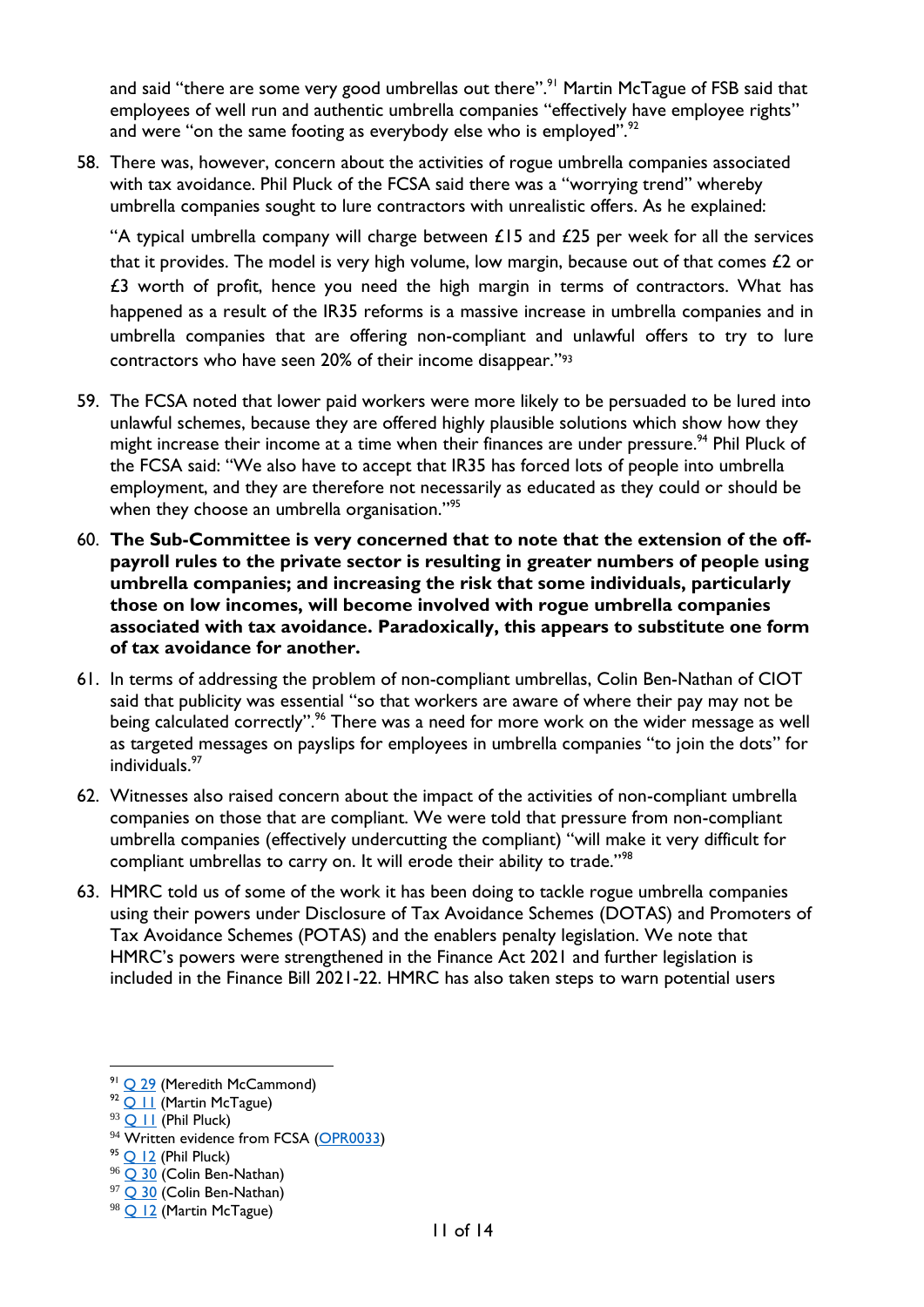through its "Tax Avoidance – Don't get caught" campaign; and, since April 2020, have written to warn 33,000 individuals likely to be involved in schemes.<sup>99</sup>

- 64. In November 2021 the Government launched a call for evidence inviting views from stakeholders about the role that umbrella companies play in the labour market.<sup>100</sup> The consultation period on the call for evidence expires at the end of February.
- **65. The Sub-Committee welcomes the call for evidence but we would have liked to see a greater focus on the protection of workers using the services of umbrella companies and a clearer indication of the Government's intentions. The Sub-Committee feels that the Government has been slow to act against the harm caused by the activity of non-compliant umbrella companies.**
- **66. We recommend an early indication of what use the Government intends to make of the information it collects, what action is proposed and to what timescale***.*
- 67. Similarly, the Government has already recognised that umbrella companies need to be properly regulated and has announced proposals for a single enforcement body to do this. However, there is still no sign of legislation being introduced to create such a body. You said that there would be legislation 'as soon as parliamentary time allows for an employment bill'.<sup>'01</sup>
- 68. Phil Pluck of FCSA told us: "We have seen very clear evidence that it [IR35] has driven up tax avoidance….in many different forms. We now live in a much more advanced cyber world, so the tax avoidance schemes are sitting offshore and HMRC does not have the powers to go in search of those. It is very easy to set up a company at Companies House and then have a series of intermediaries, but most of them are based offshore. Finding these directors is getting harder and harder. IR35 reforms have just produced a wave of a new population of contractors for those people to try to pick off."<sup>102</sup>
- **69. The Sub-Committee is very concerned that the off-payroll rules are encouraging the insertion of unnecessary intermediaries into the supply chain, adding to costs and opportunities for "rogue" operators. We believe that effective action requires a stronger focus on worker protection.**
- **70. In the absence of effective statutory action, umbrella companies are proliferating. More and more individuals are at risk of getting caught up in tax avoidance schemes. The Government needs to commit to a date for bringing forward legislation to create the proposed single enforcement body to regulate umbrella companies.**

## **Employment Status**

71. You told us that the objective of the off-payroll rules is to achieve fairness between people who are essentially doing the same job: "everyone doing the same job should be paying the same tax". <sup>103</sup> **We agree with this in principle, but we are concerned that if the objective is to ensure fairness between individuals, the assessment of what is "fair" cannot be restricted to tax in isolation: it must also apply to employment rights.** In the 2020 report, the Sub-Committee pointed out the unfairness of taxing

<sup>99</sup> Written evidence from HMRC [\(OPR0036\)](https://committees.parliament.uk/writtenevidence/40990/html/)

<sup>100</sup> HMRC, *call for evidence: umbrella company market* [https://www.gov.uk/government/consultations/call-for](https://www.gov.uk/government/consultations/call-for-evidence-umbrella-company-market)[evidence-umbrella-company-market](https://www.gov.uk/government/consultations/call-for-evidence-umbrella-company-market) [accessed 26 January 2022]

 $101$  Q [46](https://committees.parliament.uk/oralevidence/3207/html/) (Financial Secretary to the Treasury)

 $102$  Q [12](https://committees.parliament.uk/oralevidence/3150/html/) (Phil Pluck)

 $103$  Q [33](https://committees.parliament.uk/oralevidence/3207/html/) (Financial Secretary to the Treasury)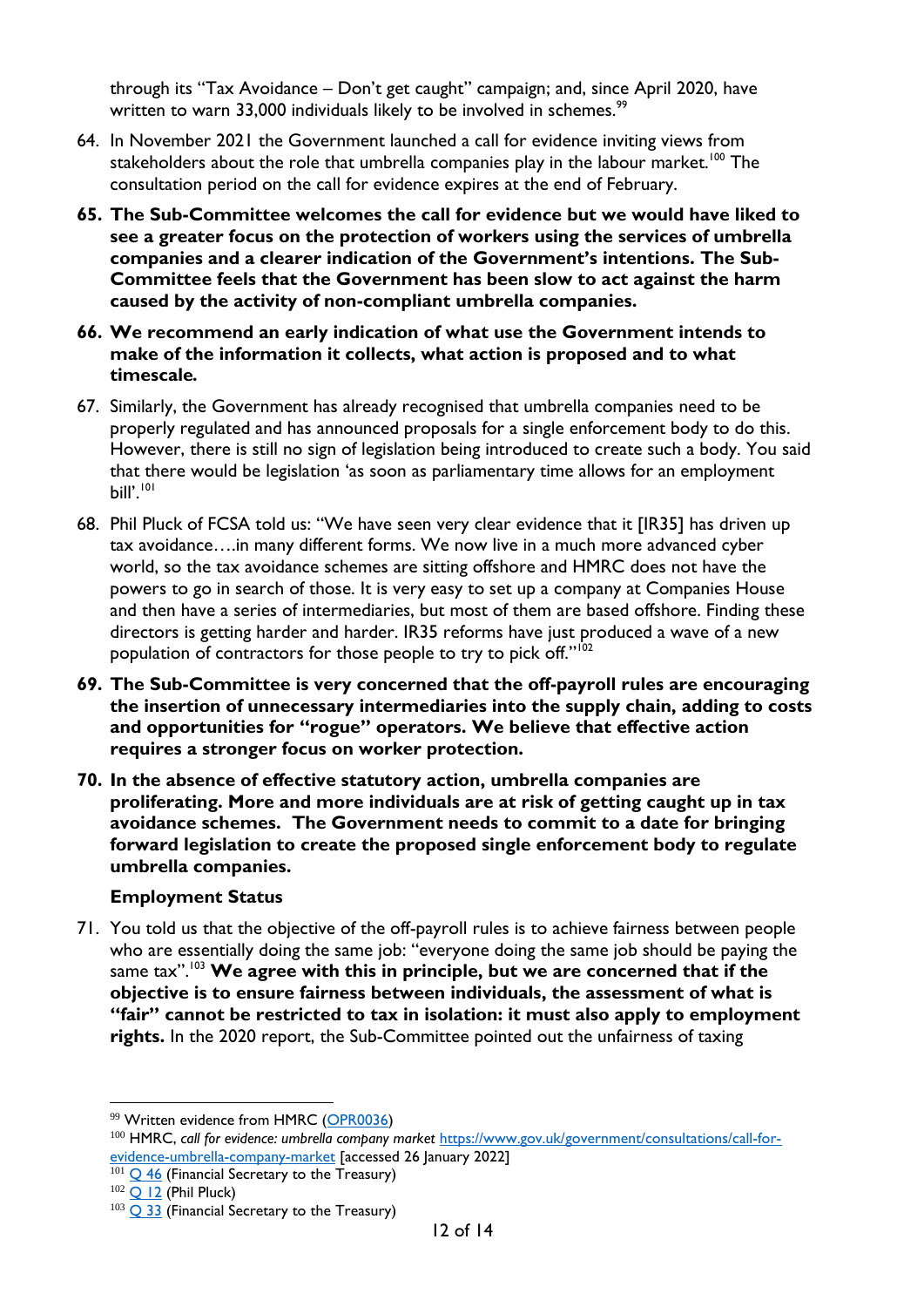individuals as employees for tax purposes while denying them employment rights.<sup>104</sup> We recommended that the Government take forward the proposals set out in *Good Work: the Taylor Review of modern working practices on employment status.<sup>105</sup> The Taylor Review* proposals took a more rounded and holistic view and we concluded offers 'the best longterm solution, and provides the opportunity to consider tax, rights and risk together'.<sup>106</sup>

- 72. A number of our witnesses told us that many of the problems relating to status determination and the role of CEST came back to the fundamental, and, as the LITRG described it, "notoriously difficult", issue of employment status.<sup>107</sup> Andrew Chamberlain (IPSE) said: "If we could get clearer rules on employment status, that would be the key to sorting this out. The rules we have right now are not clear."<sup>108</sup> Martin McTague of FSB agreed that the issues around employment status were "the root cause of the problem … If it is clearer whether you are self-employed or employed and what your rights and responsibilities are, it would avoid a lot of these [additional] issues."<sup>109</sup>
- **73. It is disappointing that nearly two years on from our earlier report, no significant progress appears to have been made in addressing the wider issues around employment status or implementing the Taylor Review's proposals.**
- **74. The mismatch between tax law and employment has resulted in a situation where individuals are treated as employees for tax purposes but without the rights which are normally associated with employment. In taking forward the off-payroll working reforms, the Government has focussed too narrowly on tax issues and not enough on wider issues of fairness.**
- **75. The Sub-Committee reaffirms its earlier recommendation that the Government should implement the Taylor Review proposals. There is now even greater urgency in defining employment status for both tax and employment rights purposes.**

**Key conclusions**

- **76. We welcome HMRC's decision to commission external research into the implementation and short-term effects of the extension of the off-payroll rules in the private sector. In light of our concerns about the impact that the new rules appear to have had on the labour market, we believe that this research into their impact needs to be made comprehensive and accelerated. Once completed, it should be published in full.**
- *77.* **The off-payroll working rules appear to have resulted in an increased use of umbrella companies, some of which are associated with tax avoidance. This is highly regrettable, given that the purpose of the off-payroll rules is to curb tax avoidance. While we welcome the call for evidence on umbrella companies, and the work HMRC has done to counter rogue umbrella companies, we believe that this work needs greater urgency***.*

```
108Q 8 (Andrew Chamberlain)
```
<sup>104</sup> Economic Affairs Committee, *[Off-payroll working: treating people fairly](https://publications.parliament.uk/pa/ld5801/ldselect/ldeconaf/50/5002.htm)* (1st Report, Session 2019- 20, HL Paper 50), para 172

<sup>105</sup> Department for Business, Energy and Industrial Strategy, *Good work: the Taylor review of modern working practices* (11 July 2017)

<https://www.gov.uk/government/publications/good-work-the-taylor-review-of-modern-working-practices> [Accessed 28 January 2022]

<sup>106</sup> Economic Affairs Committee, *[Off-payroll working: treating people fairly](https://publications.parliament.uk/pa/ld5801/ldselect/ldeconaf/50/5002.htm)* (1st Report, Session 2019- 20, HL Paper 50), para 172

<sup>&</sup>lt;sup>107</sup> Q [22](https://committees.parliament.uk/oralevidence/3151/html/) (Meredith McCammond)

 $109$  Q [14](https://committees.parliament.uk/oralevidence/3150/html/) (Martin McTague)